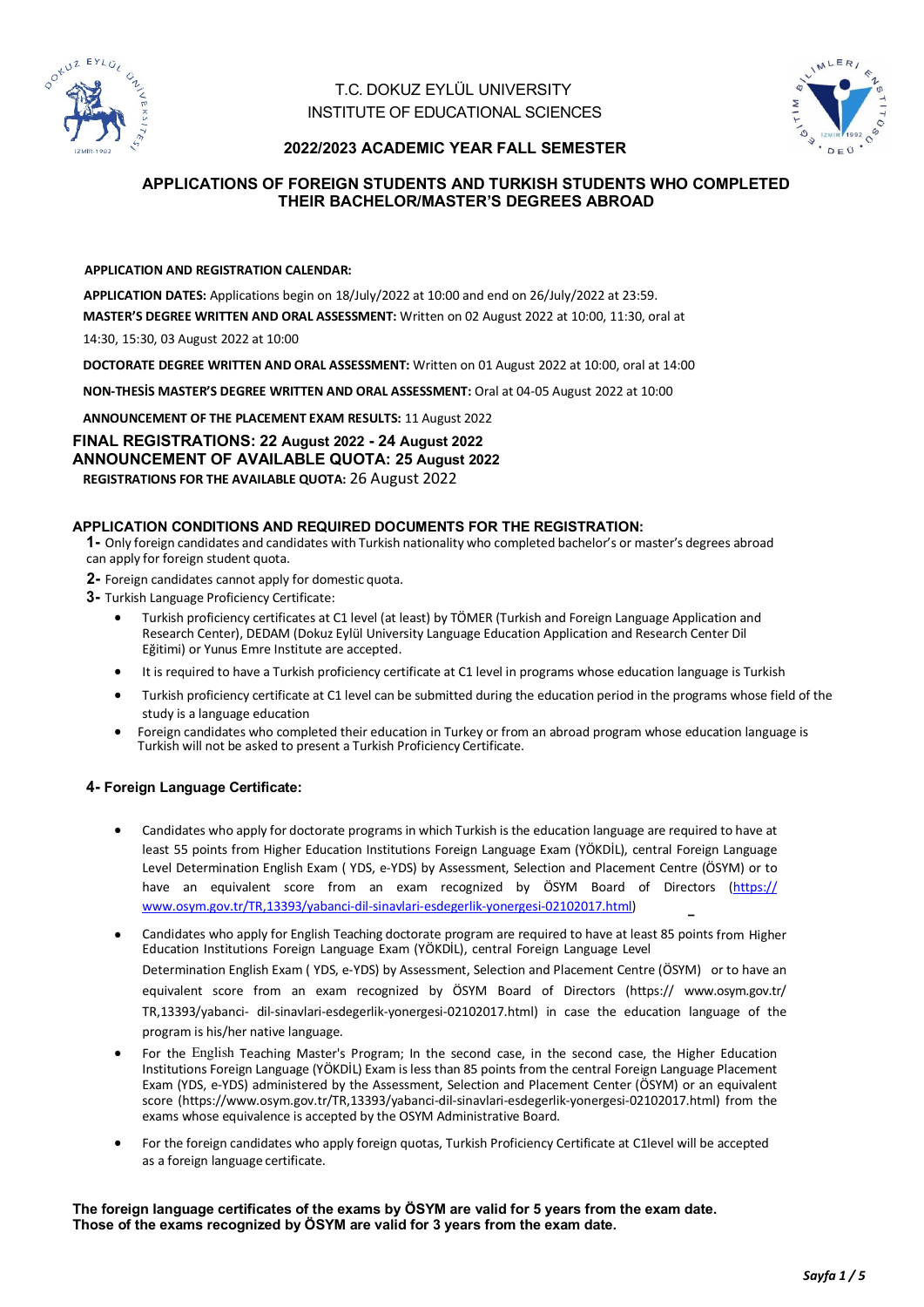### **5- Diploma:**

- Bachelor's Degree diploma for master's degree programs(Notarized Turkish translation of diplomas will be submitted)
- Bachelor's and Master's Degree diplomas for doctorate programs (Notarized Turkishtranslation of diplomas will be submitted)

**6- Diploma Equivalency Document:** Turkish citizen who graduated from a foreign country must submit a diploma equivalency document fromYÖK.

Foreign national candidates will submit the Recognition Document from the Council of Higher<br>Education. YÖK Equivalency and Recognition Certificate Application link: Equivalency https://denklik.yok.gov.tr/online-basvuru

**7-** ALES, GRE GMAT certificates are not required for the foreign applicants applied the foreign quota.

#### **8- Transcript:**

- Bachelor's Degree transcript for master's programs (Notarized Turkish translation of diplomas will be submitted)
- Bachelor's and Master's Degree transcripts for doctorate programs (Notarized Turkish translation of diplomas will be submitted)

**9- Tuition:** 2022/2023 education year tuition is 6.000,00 TL per year and 3.000,00 TL per semester for foreign and Turkish citizens who completed their education abroad.

**10-** Original and copy of passport.

**11-** Photograph 4 pcs. (4.5 x 6 cm, taken in last 6 months, white and plain background). Photocopies will not be accepted.

#### **APPLICATION PROCESS**

Pre-registration is required by following the steps of the online application process. No documents will be asked during online application and only the candidates who win the registration rights will deliver required documents to student affairs during final registrations. All the information on the application form and documents must match. In case the given information cannot be proven by candidate, they will not be able to proceed to registration. It's not possible to make modifications after online application period. In case there are more than one application, the most recent one will

be valid. Candidates who apply with incorrect or missing documents will not be able to proceed to final registration even if they pass the science exam.

#### **ASSESMENT OF THE CANDIDATES:**

- Science Exam Grade is calculated as %60 of the written exam result and %40 of the oral exam result.
- Assessment Point is calculated as %50 of cumulative grade point average (CGPA) and %50 of science examgrade.
- For doctorate degree programs: Candidates who have 70 points or more will be accepted as successful according to DEU graduate teaching regulation item 175/5-a. Assessment point which consists of cumulative grade point average (CGPA) and science examgrade.
- For master's degree programs: Candidates who have 65 points or more will be accepted as successful according to DEU graduate teaching regulation item 5/3. Assessment point which consists of cumulative grade point average (CGPA) and science examgrade.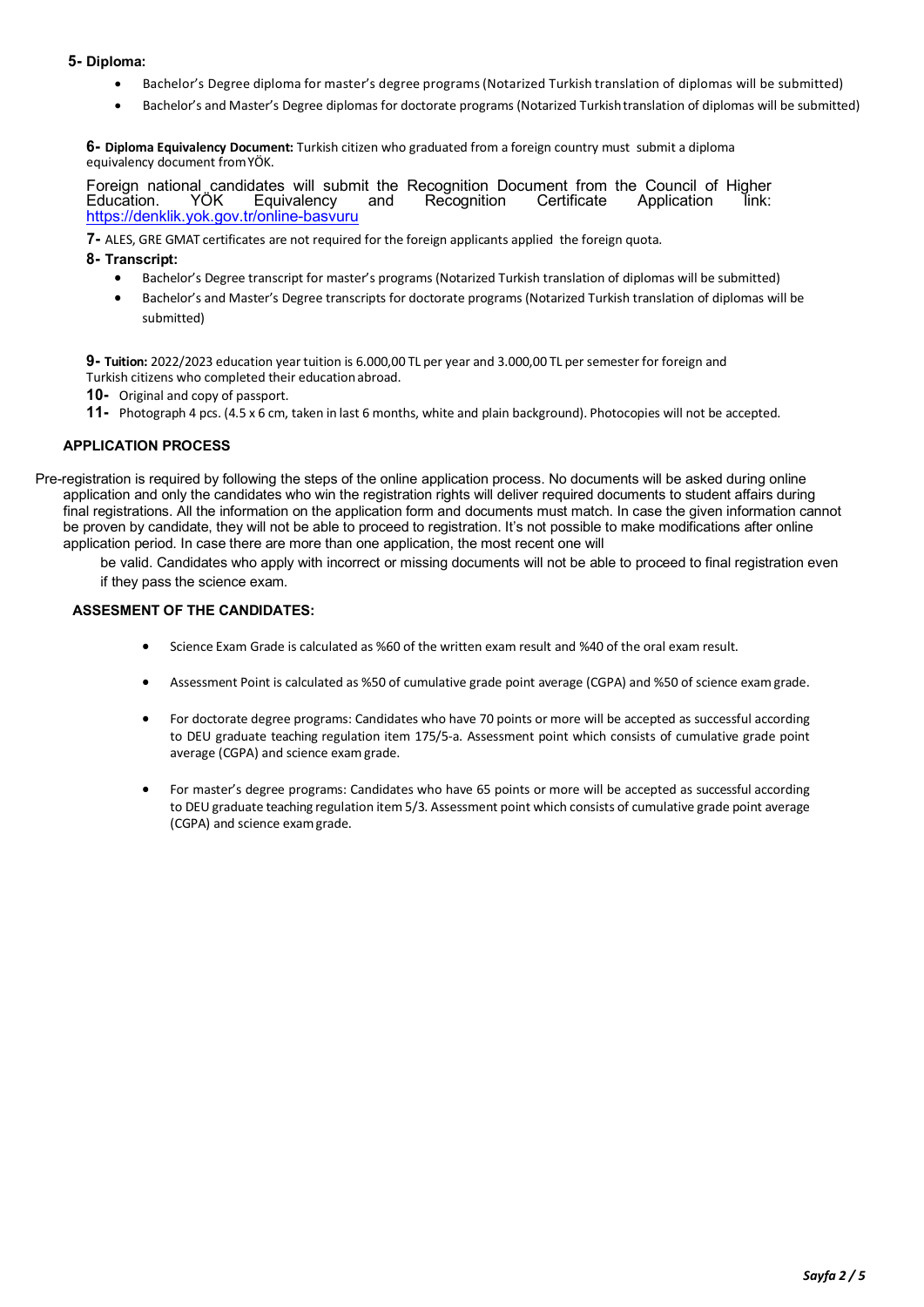# DOKUZ EYLÜL UNIVERSITY

# INSTITUTE OF EDUCATIONAL SCIENCE QUOTAS FOR DOCTORATE AND MASTER'S PROGRAMS

| <b>Department</b>                                                                          | Program                                                                   | <b>Education</b><br>Language | Quota          | <b>Title</b>                                                                                                                                                                                                                                                                                                                                                                                                                                                                                                                                                                                                                          |
|--------------------------------------------------------------------------------------------|---------------------------------------------------------------------------|------------------------------|----------------|---------------------------------------------------------------------------------------------------------------------------------------------------------------------------------------------------------------------------------------------------------------------------------------------------------------------------------------------------------------------------------------------------------------------------------------------------------------------------------------------------------------------------------------------------------------------------------------------------------------------------------------|
| Department of<br>Computer Education Technologies Ph.D.<br>land Instructional<br>Technology | Educational<br>Program                                                    | Turkish                      | $\overline{2}$ | To have a master's degree in Educational Sciences<br>or Socials Sciences or Graduate School of Natural<br>and Applied Sciences Program.                                                                                                                                                                                                                                                                                                                                                                                                                                                                                               |
| Education                                                                                  | Department of Basic Classroom Teaching<br>Ph.D. Program                   | Turkish                      | 1              | Those who are graduate from master's degree<br>program in Primary Education Departments may<br>apply.                                                                                                                                                                                                                                                                                                                                                                                                                                                                                                                                 |
| Department of<br>Foreign Languages<br>Education                                            | English Language<br>Teaching Ph.D.<br>Program                             | English                      | 1              | Graduates holding their B.A. on English Language<br>Teaching, English Language and Literature,<br>American Culture and Literature and M.A. on<br>English Language Teaching can apply for the<br>program.                                                                                                                                                                                                                                                                                                                                                                                                                              |
| Department of<br>Special Education                                                         | <b>Special Education</b><br>Ph.D. Program                                 | Turkish                      | 1              | Special Education doctorate graduates of Special<br>Education or Education of the Mentally<br>Handicapped, Education of the Gifted and<br>Talented graduate programs can apply.                                                                                                                                                                                                                                                                                                                                                                                                                                                       |
| Department of<br>Mathematics and<br>Science Education                                      | <b>Physics Teaching</b><br>Ph.D. Program                                  | Turkish                      | $\overline{2}$ | 1. Master's degree with thesis from Physics<br>Teaching/Education program.<br>2. Master's degree with thesis from Physics,<br>Physics Engineering, Nuclear Sciences, Solar<br>Energy, Health Sciences programs.<br>3. Master's degree without thesis from Physics<br>Teaching/Education program.<br>4. Master's degree with thesis from Science<br>Education program.                                                                                                                                                                                                                                                                 |
|                                                                                            | <b>Chemistry Teaching</b><br>Ph.D. Program                                | Turkish                      | 1              | Graduates of the Institute of Education Sciences<br>of programmes of Master of Science in Chemistry<br>Education with Thesis and Master of Science in<br>Chemistry Education without Thesis and,<br>Graduates from the Institutes of Science/Nuclear<br>Sciences/Solar Energy/High Technology of<br>programmes of Master of Science in Chemistry<br>and Biochemistry who have a pedagogical<br>formation certificate can apply to this program.                                                                                                                                                                                       |
| Department of<br><b>Family Education</b><br>and Counselling                                | Family Education and<br>Counselling M.A.<br>Program                       | Turkish                      | $\overline{2}$ | Graduates with a Bachelor Degree on Psychology,<br>Sociology, Philosophy, Social Work, Social<br>Services, Law, Medicine, Nursery or Guidance and<br>Psychological<br>Psychological<br>Consultation,<br>Counseling and Guidance, Primary Education, Pre-<br>school Education, Child Development and<br>Education, Child Development Departments of<br>Education faculties can apply for the program.                                                                                                                                                                                                                                  |
| Department of<br>land Instructional<br>Technology                                          | Computer and<br>Computer Education Instructional Teaching<br>M.A. Program | Turkish                      | $\overline{2}$ | Graduates from the departments of Computer<br>Education and Instructional Technologies, Special<br>Education,<br>Foreign<br>Language<br>Education,<br>Mathematics and Sciences Education, Computer<br>Engineering,<br>Electrical<br>and<br>Electronics<br>Engineering, and Faculty of Technical Education;<br>Computer<br>Electronic<br>Education,<br>Computer<br>Education, Computer Systems Education and<br>Computer and Control Education.<br>The committee decides on whether or not other<br>students, who did not study on Computer<br>Education And Instructional Technologies, will<br>get a scientific preparation program. |
| Department of<br>Educational<br><b>Sciences</b>                                            | Curriculum and<br>Instruction M.A.<br>Program                             | Turkish                      | 1              | All undergraduate program graduates can apply.<br>Candidates who have received pedagogical<br>formation can apply too. There is a requirement<br>for a pedagogical formation certificate for these<br>candidates.                                                                                                                                                                                                                                                                                                                                                                                                                     |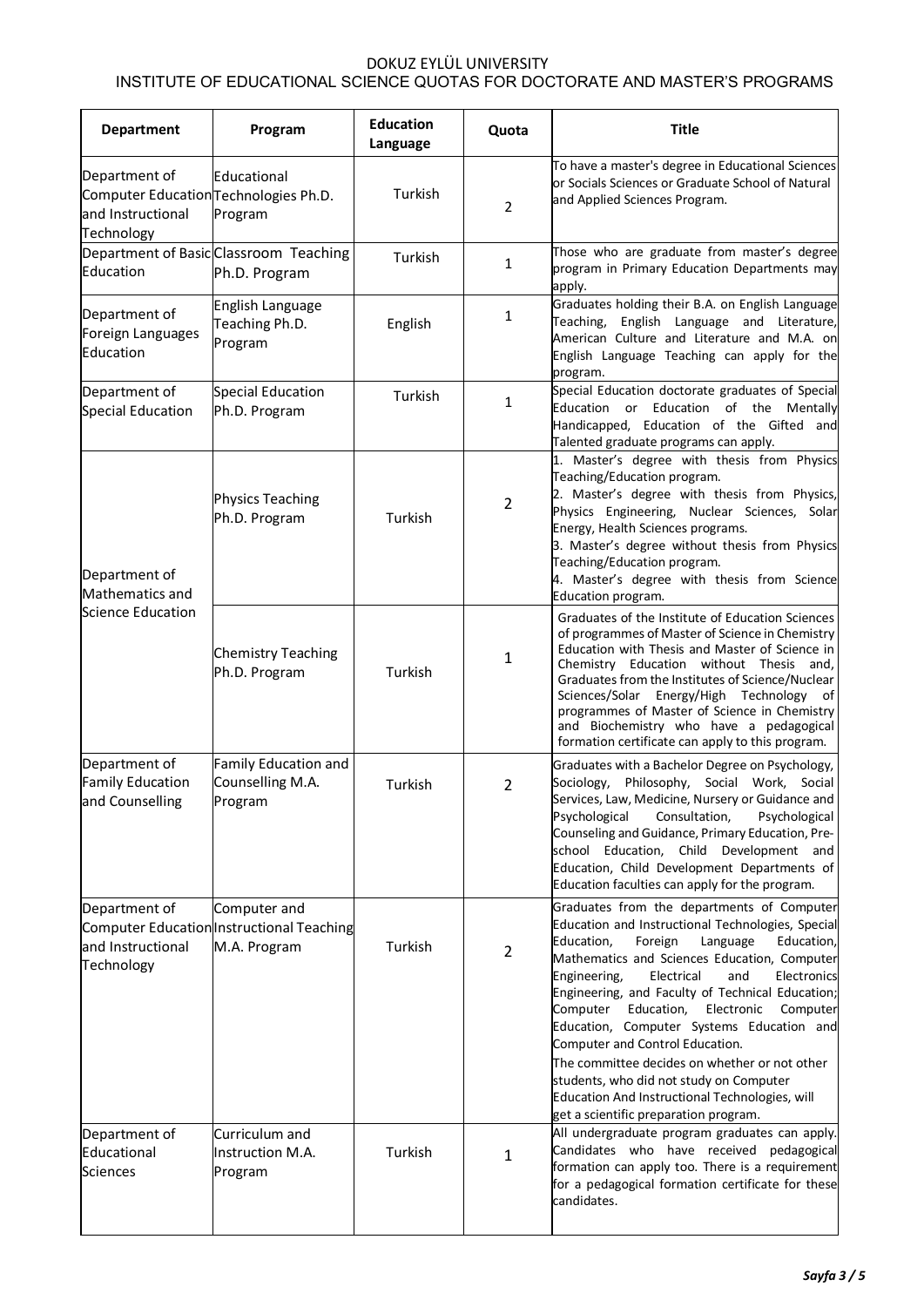| <b>Arts Education</b>                                      | Department of Fine Music Teaching M.A.<br>Program                                 | Turkish | 1              | Graduated of Masters in Music Education, State<br>Conservatory, Turkish Music Conservatory, Faculty<br>of Fine Arts, Music Sciences of Education Faculties<br>can apply.<br>Those who are not graduates of the Faculty of<br>Education must take the Scientific Preparation<br>Program.                                                                                                                                                                                                                        |
|------------------------------------------------------------|-----------------------------------------------------------------------------------|---------|----------------|----------------------------------------------------------------------------------------------------------------------------------------------------------------------------------------------------------------------------------------------------------------------------------------------------------------------------------------------------------------------------------------------------------------------------------------------------------------------------------------------------------------|
| Department of<br>Mathematics and<br>Science Education      | Physics Teaching M.A.<br>Program                                                  | Turkish | 5              | 1. Master's degree without thesis from Physics<br>Education program.<br>2.Bachelors' degree from Physics Education<br>program.<br>3. Bachelors' degree from Science Education<br>program.<br>4.Graduates from Physics or Physics Engineering<br>programs holding a Pedagogical<br>Formation<br>Certificate.                                                                                                                                                                                                    |
|                                                            | <b>Chemistry Teaching</b><br>M.A. Program                                         | Turkish | 1              | of<br>of<br><b>Graduates</b><br>the<br>Faculty<br>Chemistry<br>Teaching/Education undergraduate program and<br>Graduates of the Chemistry and Biochemistry<br>Departments of the Faculty of Science/Science and<br>pedagogical<br>Arts,<br>who have a<br>formation<br>certificate, can apply to this program.                                                                                                                                                                                                  |
| Department of<br>Teaching Turkish as<br>a Foreign Language | <b>Teaching Turkish</b><br>as a Foreign<br>Language<br>Master's Degree            | Turkish | 5              | Graduates of Turkish universities with a Bachelor<br>Degree on the Departments of Language and<br>Literature, Language Teaching, Language and<br>Culture, Linguistics, and Translation and<br>Interpretation. Graduates with a Bachelor's<br>degree on any programs in their country can<br>apply to the foreign student quota.                                                                                                                                                                                |
| Department of<br>Foreign Languages<br>Education            | English Language<br>Teaching M.A.<br>Program                                      | English | 1              | Graduates with a Bachelor's Degree on English<br>Language Teaching, or English Language and<br>Literature, or American Culture and Literature<br>can apply for the program.                                                                                                                                                                                                                                                                                                                                    |
| Department of<br>Special Education                         | Special Education<br>M.A. Program                                                 | Turkish | 2              | All undergraduate program graduates of the<br>Faculty of Education; 4-year graduates of the<br>Faculty of Nursing and High School; Graduates of<br>the faculties of Psychology, Physical Therapy and<br>Rehabilitation<br>and Child Development<br>and<br>Education can apply.<br>It is obligatory for the mentally handicapped, the<br>visually impaired, the hearing impaired, the gifted<br>and those who are not graduated from special<br>education teaching to take a scientific preparation<br>program. |
| Department of<br>Turkish And Social<br>Sciences            | <b>History Teaching</b><br>M.A. Program                                           | Turkish | $\overline{2}$ | Graduate from any undergraduate program.                                                                                                                                                                                                                                                                                                                                                                                                                                                                       |
|                                                            | Turkish Language<br>and Literature<br>Teaching M.A.<br>Program                    | Turkish | 2              | Students who graduate from the relevant faculties<br>of Turkish Language and Literature Teaching,<br>Turkish Language Teaching, Turkish Language and<br>Dialects,<br>Literature,<br>Contemporary<br>Turkish<br>Linguistics can apply.                                                                                                                                                                                                                                                                          |
| Department of Basic<br>Education                           | <b>Preschool Teaching</b><br>M.A. Program                                         | Turkish | 1              | Those who are graduate from master's degree<br>program in Primary Education Department may<br>apply.                                                                                                                                                                                                                                                                                                                                                                                                           |
|                                                            | Classroom Teaching<br>M.A. Program                                                | Turkish | $\mathbf{1}$   | Those who are graduate from degree program in<br>in Primary Education Department may apply.                                                                                                                                                                                                                                                                                                                                                                                                                    |
| Department of<br>Educational<br>Sciences                   | Guidance and<br>Psychological<br>Counseling Non-<br>Thesis M.A. Program<br>(E.S.) | Turkish | 5              | Undergraduates form Psychological Services in<br>Education,<br>Psychological<br>Guidance<br>and<br>Counseling,<br>Psychological<br>Counseling<br>and<br>Guidence, Psychology or guidance teachers/school<br>counselors who are currently working in<br>educational institutions that depend the Ministry<br>of National Education and documented this                                                                                                                                                          |